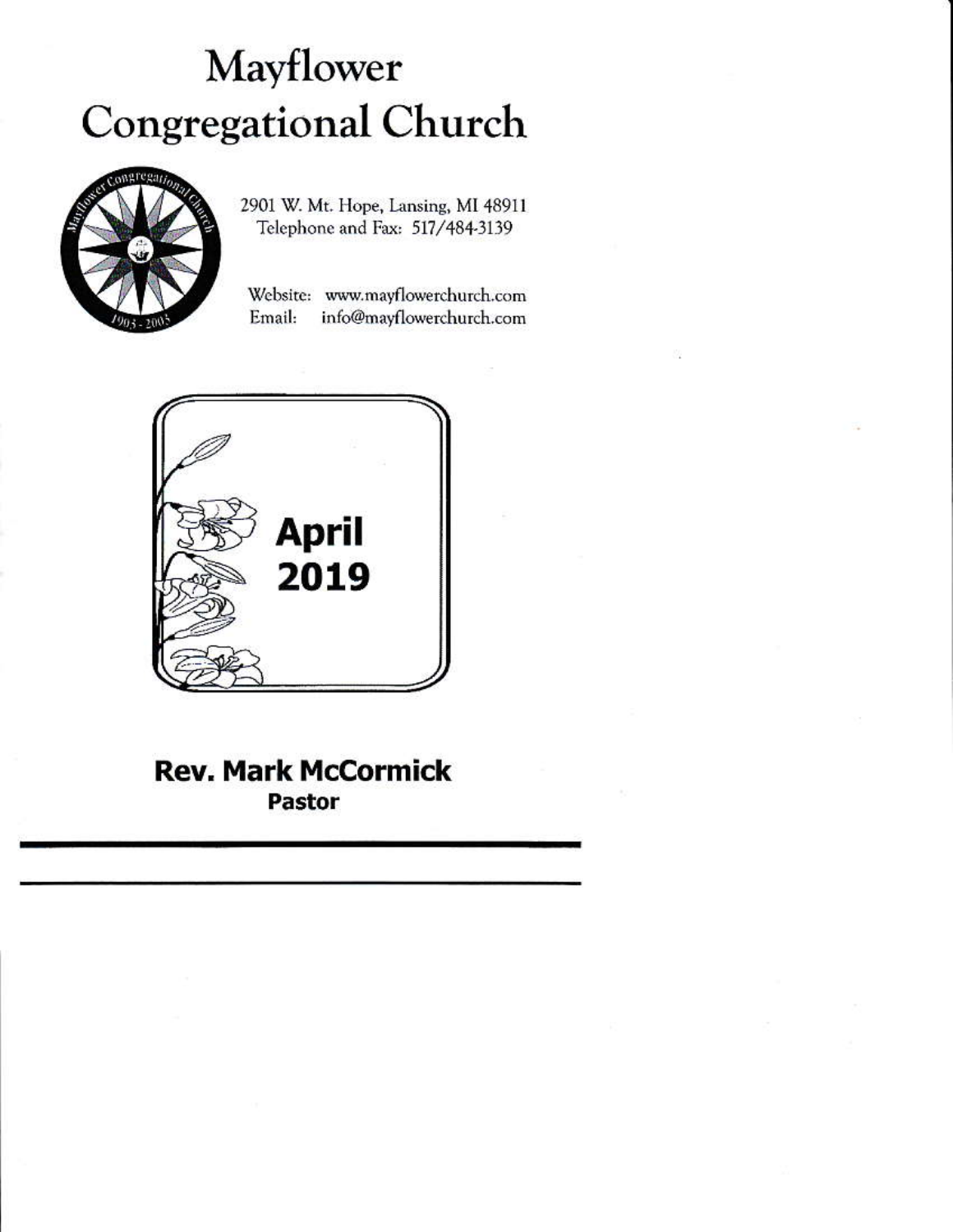# It's happening at Mayflower in April...

- 4/7 Easter Lily orders due
- 4/13 Second Saturday Supper 5 p.m.
- 4/14 Palm/Passion Sunday
- 4/14 Trustees Noon
- 4/15 Deadline for May Mayflower Notes
- 4/18 Maundy Thursday Service 7 p.m.
- 4/19 Good Friday Service 7 p.m.
- 4/21 Easter Sunday
- 4/28 Prudential Council Noon

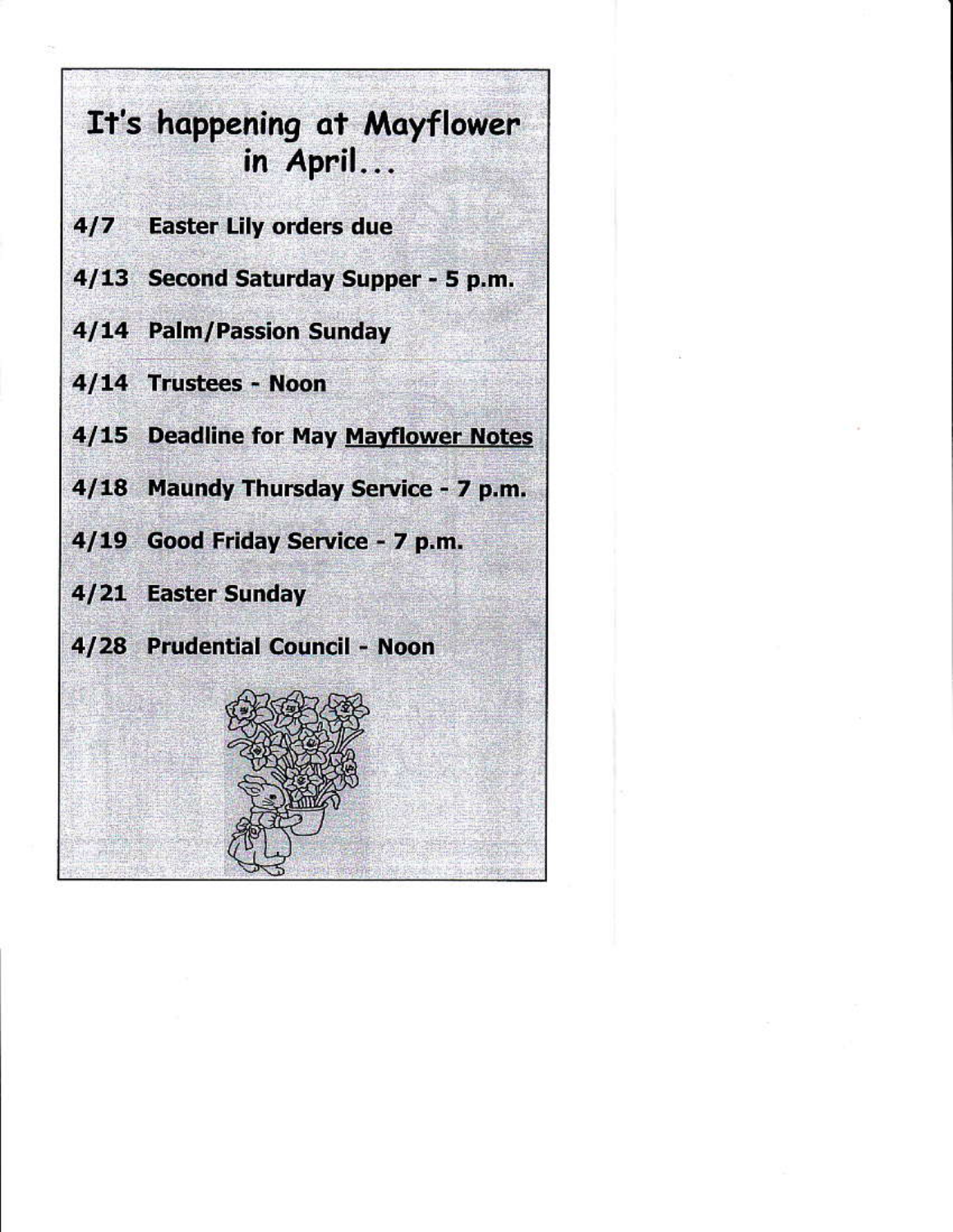### Pastor Mark's Musings

Greetings, Mayflower family! As I write this, DeeAnn and I are enjoying a week in Florida with our dear friends, Hal and Jean. But I just checked the weather forecast in Michigan to see that the high temperature is the warmest since October. It won't be long until life in the outdoors of Michigan will be in full swing. While it can be nice to live in a climate where it is warm year around, especially in retirement, social scientists tell us that folks who live in harsher climates typically are heartier and cope better with changes in life's circumstances. While this may not be universally true, it reminds us of the significance of understanding not only changes in temperature and climate, but in life itself.

As we journey through Lent toward the glorious hope of Easter, we as Christians will celebrate. But Easter is not a once-a-year event when we think about resurrection. The resurrection of Christ is the central element to our faith. But scripture, nature, and our lives remind us of the possibilities of renewal, repair, recovery, and restoration in all the "dead" parts of our lives. Maybe it is a sagging spirit due to failing health, loss of a loved one, financial anxiety, or the mundane aspect of the routines in our lives. Whatever the case, my hope as your pastor is that our celebrations of worship and fellowship will stimulate us to find practical ways to share our belief in resurrection. Only in the death of something can our hope in resurrection be fully realized. Our hope is eternal. But we will be of no good here on earth if we fail to share our hope and joy with others. So let us put to death those things which most hinder us from the joyful expression of our hope in Christ, who conquered death and not only gives us hope, but also inspires us to live it out!

- Pastor Mark

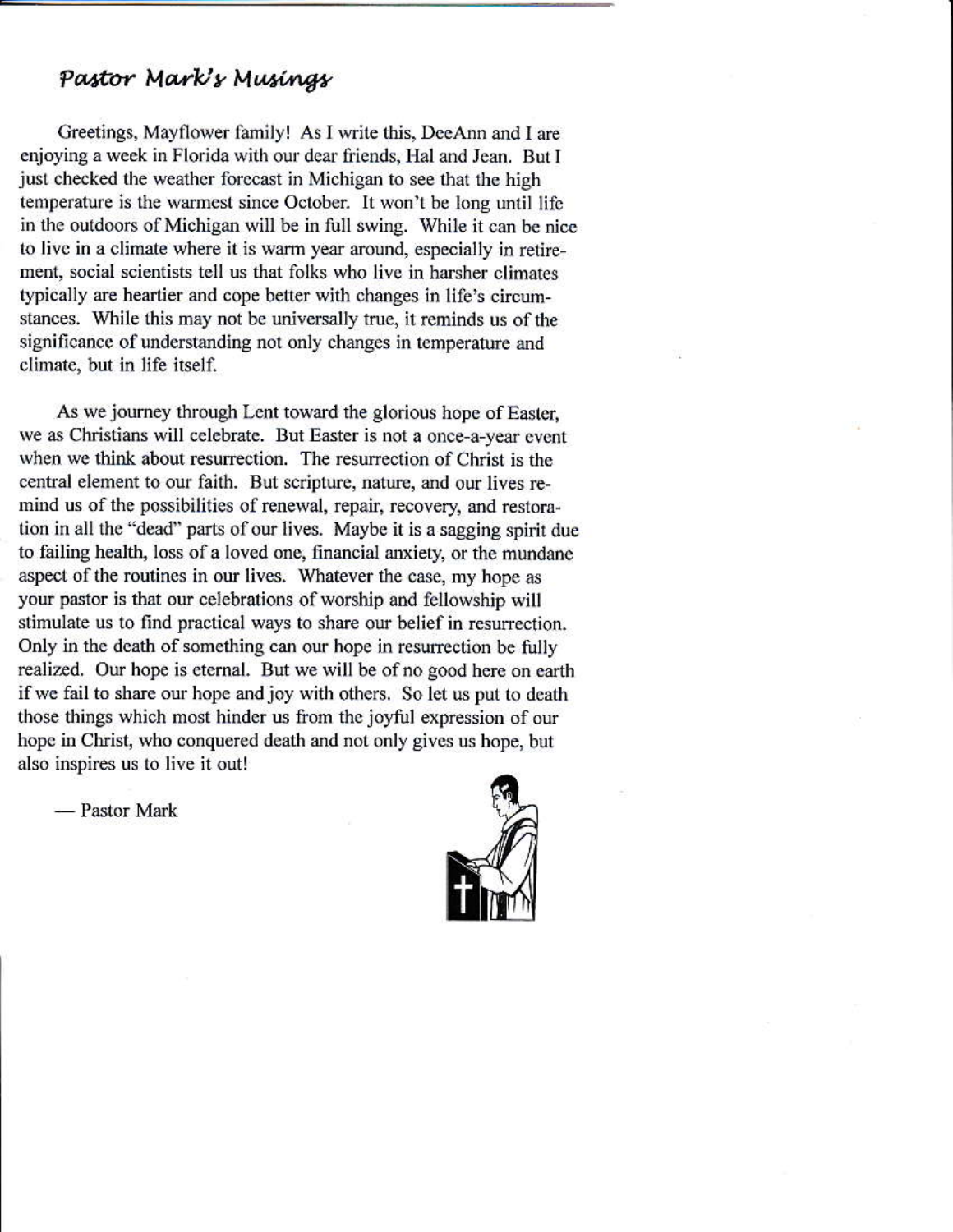#### **Music Notes From Barb Fuller**

This year our Maundy Thursday service on April 18 will be like no other Maundy Thursday service we have ever had at Mayflower. Instead of a message from Pastor Mark, the choir will be presenting "The Gospel According to Judas," a 14-minute piece with narration from the perspective of Judas, who begins by stating, "Do you ask why I did it? Shall I tell you why I did it? It is simple. Because he betrayed me! He betrayed ALL those close and devoted to him! The Messiah --The Messiah indeed!"

"The Gospel According to Judas" is a composition that will send you away thinking. You will witness one person's interpretation regarding the betrayal of Jesus, and if the choir does this right, you will experience the anguish of an excruciating and traumatic decision.

Judas, portrayed by Justin Stephens, will take us through Judas' thought processes, beginning with his curiosity of who Jesus was. "I first saw him talking, quietly but directly. And he saw me. And some current passed between us, about which I then knew little. I then moved closer and listened." He will then take us to the point that Judas makes the decision to follow Jesus. "Force! - Universal Power! - The Messiah! This was a sure thing! - A sure winner!" And finally he brings us to Judas' eventual skepticism, "Yes, I doubted. I was impatient and even admitted to feelings of fear. He was weak!"

You may think you know how this story ends, but can you be sure? Join us on Maundy Thursday at 7 p.m. for a deep and emotional look into the inner soul of Judas... the betraver of the Messiah.

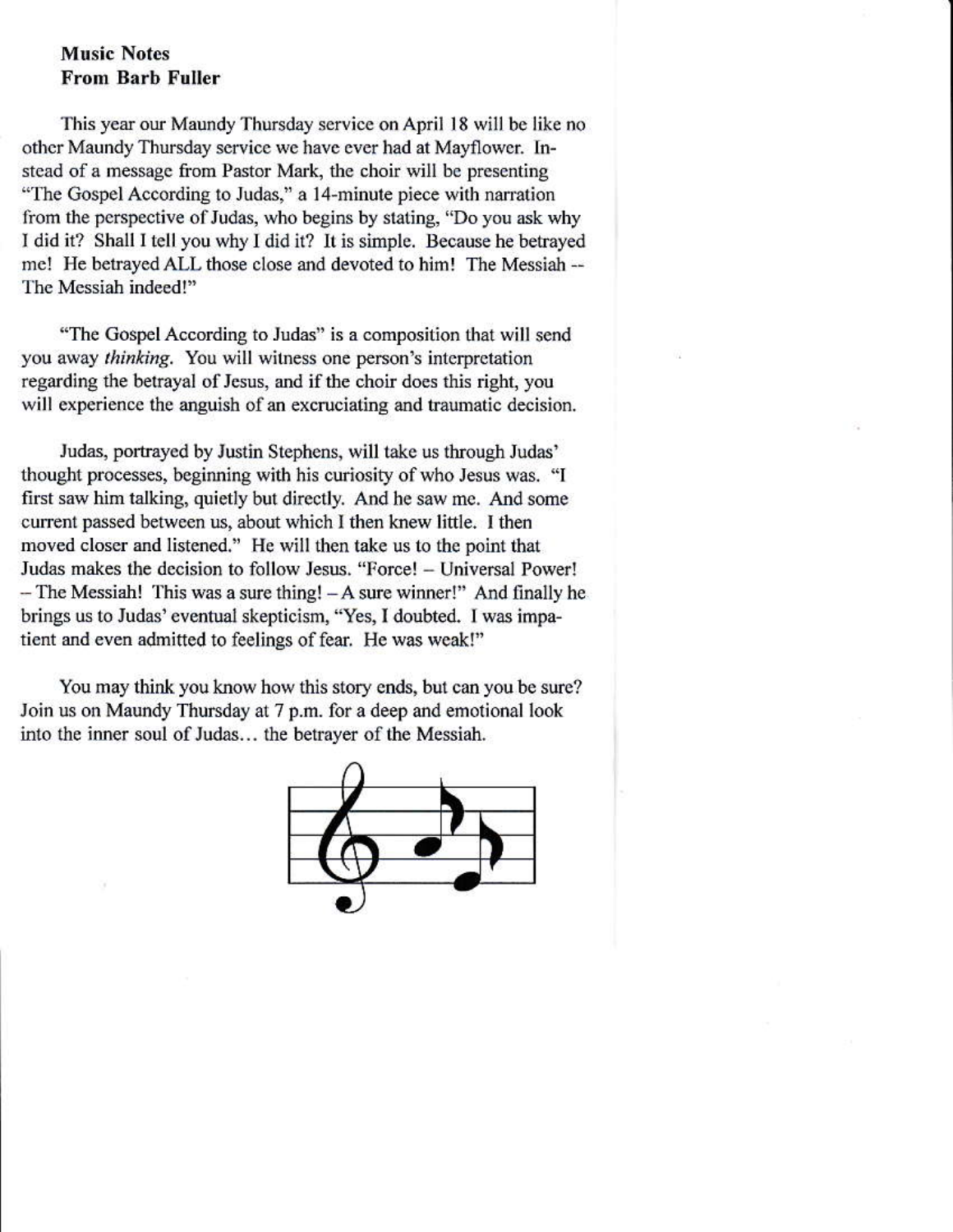#### **Thrift Sale**



Note date change! Our thrift sale to benefit the church treasury is coming on May 3 (9 to 6) and May 4 (9 to 3, with bag time all day). Please check around your house to find good, saleable items that you don't need or want. Please have items clean and in working order or they don't sell well. Sometimes we have to throw things away--which we hate to do! If it's truly trash, just toss it out yourself. Kitchen items, jewelry, linens, books, clothes, and children's items are good sellers, but you never know what will sell. Remember, too, to invite friends, family, co-workers, etc., to donate items. We'd love to have them! Finally, be sure to come to shop yourself. You may find some treasures!

Please hold your stuff and bring it after Easter Sunday, April 21. We will also need a lot of help (both men and women!) to set up, run the sale, and clean up after the sale, so please mark your calendars now for that week. Set up will be 10-Noon (or so) on Monday-Thursday (April 29-May 2). Clean-up will be Monday, May 6, from 10 a.m. to whenever we are done (Noon-ish). See Lorraine or Sue to volunteer to help.

Regular-size paper grocery bags are always needed for the bag sale time. We can also use reusable fabric grocery bags to help people collect their purchases easily. Bring them in at any time. Thanks!

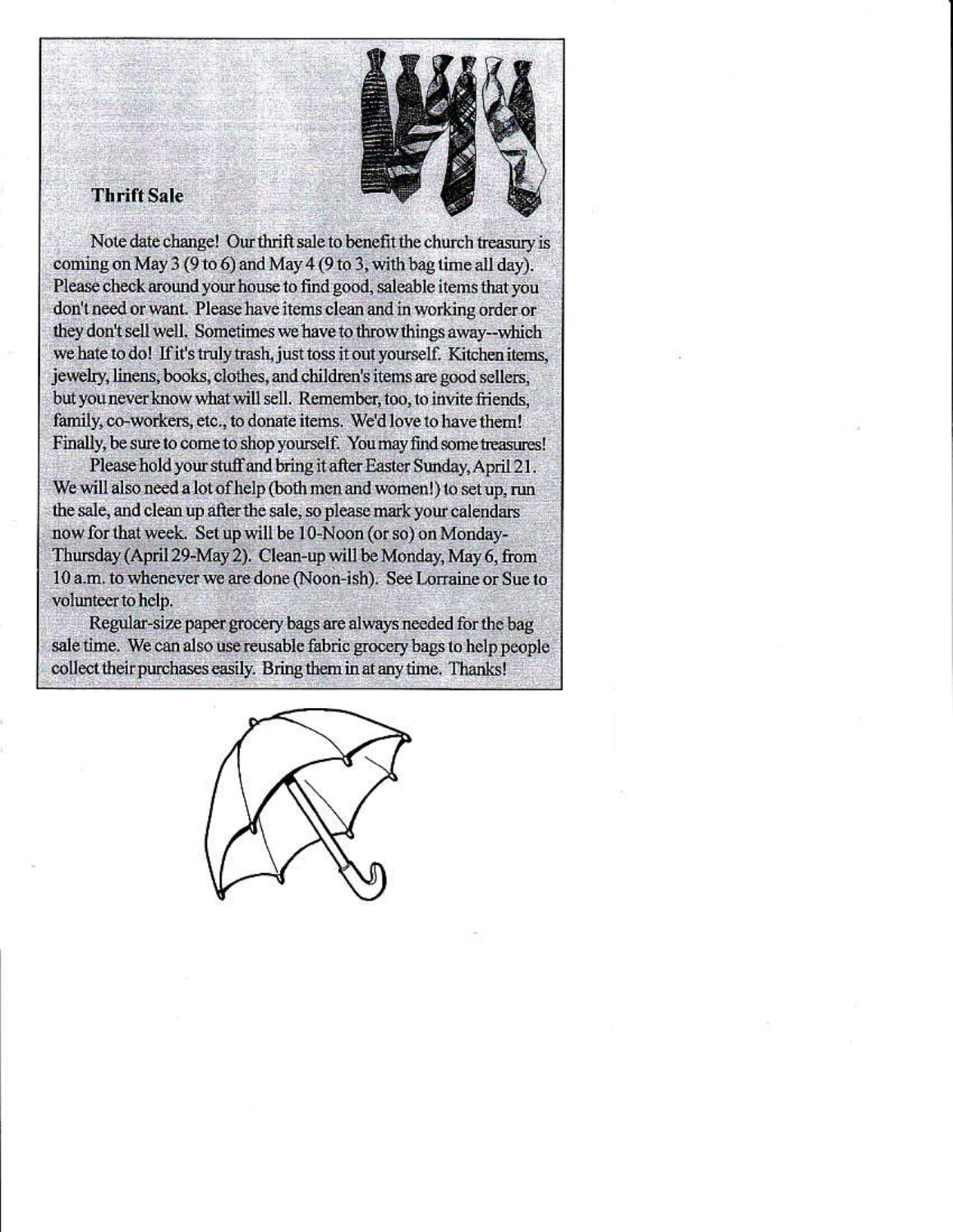

#### **From Lay Leader Sue Mott**

I recently discovered, among my many treasures, a picture/poster I purchased for myself many years ago. The picture is a cute drawing of two bluebirds perched on a tree branch. One is resting peacefully, eyes closed, and wings tucked in; the other is wide-eyed with wings flapping and feathers all ruffled. The poster heading is "Why pray when you can worry and fret?" The answer to the question is from the Bible - "Do not be anxious about anything, but in everything, by prayer . . . present your requests to God . . ." Philippians 4:6

The timing of this discovery was good - I needed to remember to "let go and let God" handle my worries. Having stressed my way through my younger adult years, I always thought retirement would be worry-free. Ha! We all know better than that, don't we? It's really just a different set of worries. Did I remember to turn off the crockpot - or, did I remember to turn it on? Do I have everything in place for the Second Saturday Supper? Did I get that important bill paid? You know-all the details of our daily lives. Not to mention the concerns for so many friends who are suffering. So, as part of my Lenten devotionals, I am including a quiet prayer every morning during which time I ask God to handle my worry load and free me up to do His work as I go about my routine. And - I give Him lots of details so He won't miss anything!

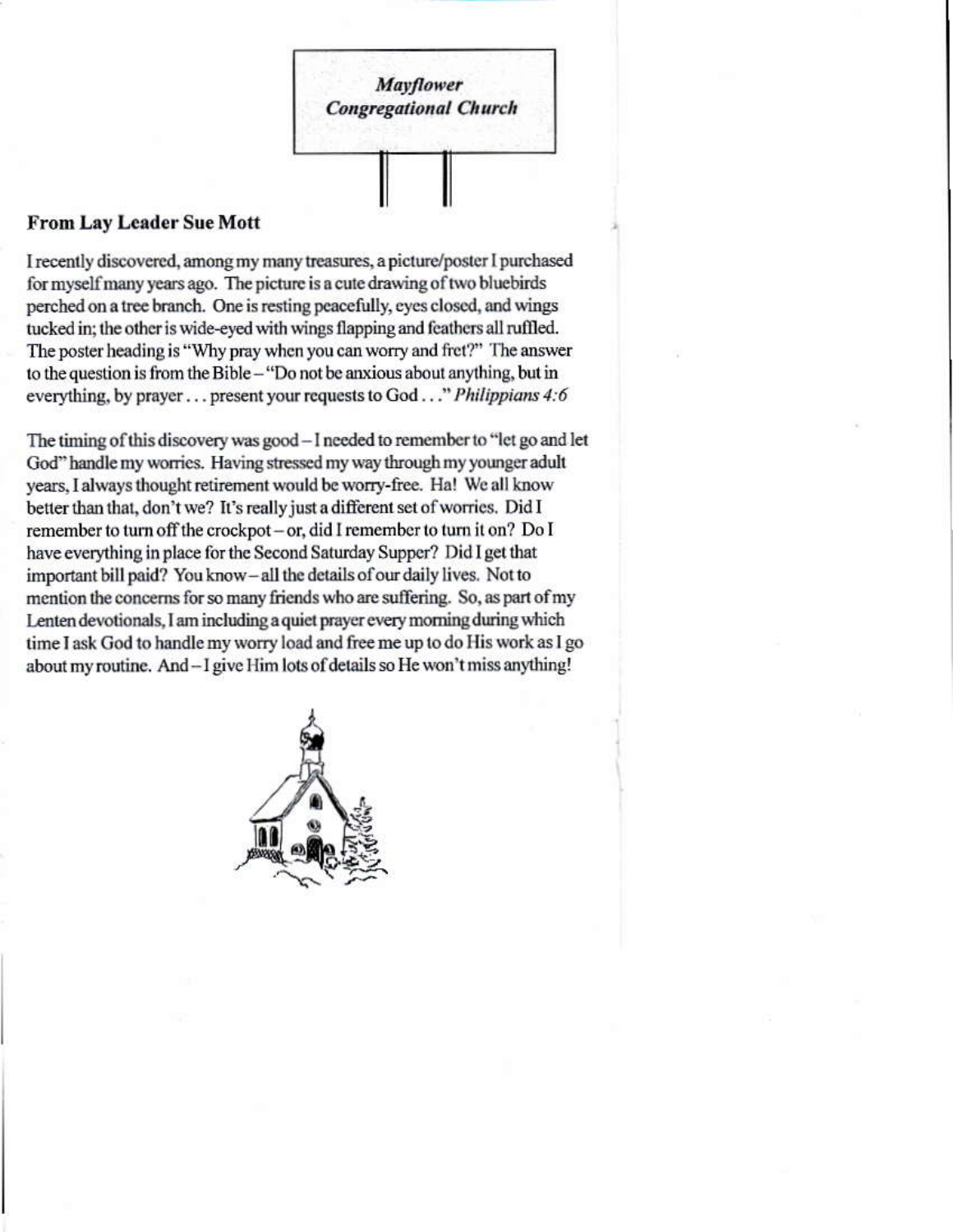#### **Easter Is the Gift...**

Easter is the gift of HOPE. Easter is the gift of PEACE. Easter is the gift of LOVE. Let us rejoice in Him. Who gives them all.



May God bless you at Easter, And keep you all year through. May God give you all the faith it takes, To make your dreams come true. May His love and wisdom always help, To guide you on your way. May His light shine down upon you now, To bless your Easter Day.

#### **Holy Week Plans**

Be sure to mark your calendar for our Holy Week offerings:

April 14 is Palm/Passion Sunday.

We will gather on Thursday, April 18, for our Maundy Thursday Service at 7 p.m., featuring a special presentation by the choir. Communion will be served.

Our joint Good Friday Service with Grace United Methodist Church will be at Mayflower at 7 p.m. Grace's pastor, Rev. Paul Hahm, will deliver the message.

On April 21, we will present our Easter service, featuring the handbell and vocal choirs and an inspirational message from Pastor Mark.

#### See you there!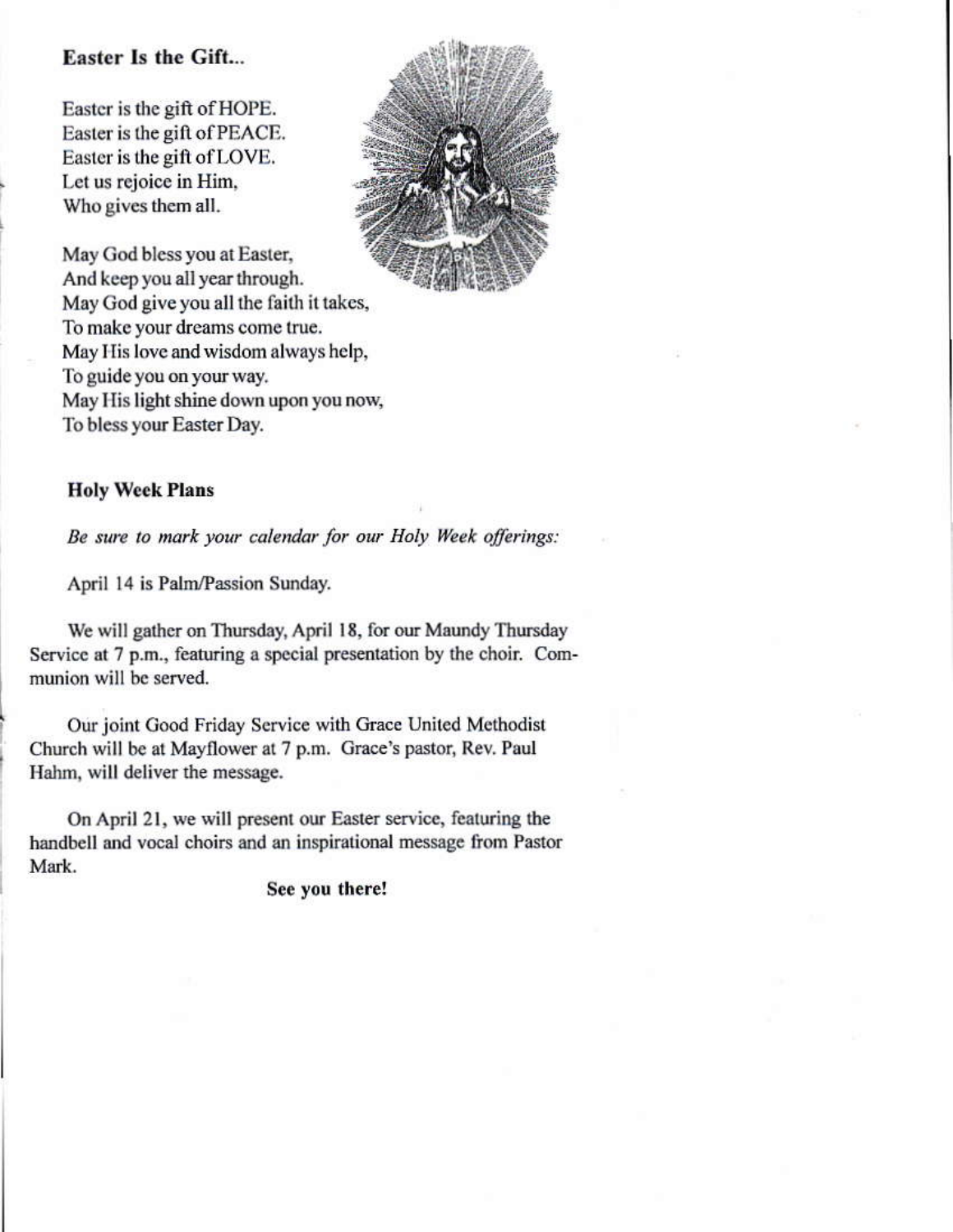#### **Mayflower Financial News**

The March Second Saturday Supper was a sell-out, with proceeds of \$831. We also had great help--thanks to all who participated!

The following is a summary of our finances as of February 28:

| Income:               | 6,166.44      |
|-----------------------|---------------|
| <b>Expenses:</b>      | 6,877.28      |
|                       | $-710.84$     |
| YTD for Two Months:   |               |
| Income:               | \$12,759.89   |
| Expenses:             | 14.024.26     |
|                       | $$ -1,264.37$ |
| <b>Fund Balances:</b> |               |
| Checking:             | \$8,434.85    |
| Savings:              | 46,543.86     |
| Heat Fund Savings:    | 20,848.32     |
| Savings CD:           | 22,468.57     |
|                       | \$98,295.60   |

A more detailed report is available in the brochure rack near the church office. If you have any questions, please ask!

- Linda Wheeler, Treasurer